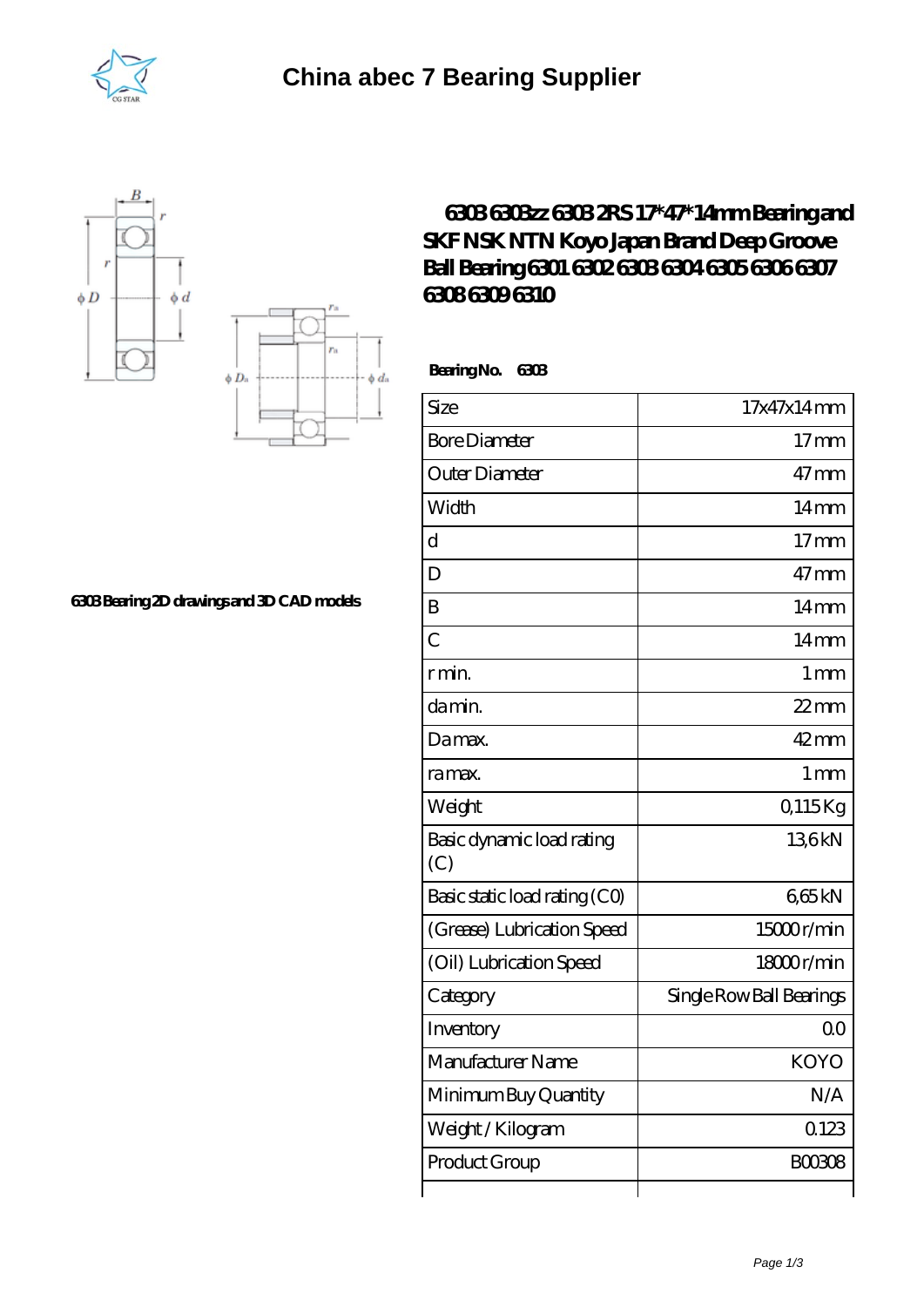

## **[China abec 7 Bearing Supplier](https://vikingman.org)**

| Enclosure                          | Open                                                                                                                                                                        |
|------------------------------------|-----------------------------------------------------------------------------------------------------------------------------------------------------------------------------|
| Precision Class                    | ABEC 1   ISO PO                                                                                                                                                             |
| Maximum Capacity / Filling<br>Slot | No                                                                                                                                                                          |
| Rolling Element                    | <b>Ball Bearing</b>                                                                                                                                                         |
| Snap Ring                          | No                                                                                                                                                                          |
| <b>Internal Special Features</b>   | No                                                                                                                                                                          |
| Cage Material                      | Steel                                                                                                                                                                       |
| Internal Clearance                 | CO-Medium                                                                                                                                                                   |
| Inch - Metric                      | Metric                                                                                                                                                                      |
| Long Description                   | 17MM Bore; 47MM<br>Outside Diameter; 14MM<br>Outer Race Diameter;<br>Open; Ball Bearing; ABEC 1<br>ISO PQ No Filling Slot; No<br>Snap Ring, No Internal<br>Special Features |
| Category                           | Single Row Ball Bearing                                                                                                                                                     |
| <b>UNSPSC</b>                      | 31171504                                                                                                                                                                    |
| Harmonized Tariff Code             | 8482105068                                                                                                                                                                  |
| Noun                               | Bearing                                                                                                                                                                     |
| Keyword String                     | Ball                                                                                                                                                                        |
| Manufacturer URL                   | http://www.koyousa.com                                                                                                                                                      |
| Manufacturer Item Number           | 6303                                                                                                                                                                        |
| Weight/LBS                         | 0272                                                                                                                                                                        |
| Outside Diameter                   | 1.85 Inch   47 Millimeter                                                                                                                                                   |
| <b>Outer Race Width</b>            | 0.551 Inch   14 Millimeter                                                                                                                                                  |
| Bore                               | 0669Inch   17 Millimeter                                                                                                                                                    |
| Bearing No.                        | 6303                                                                                                                                                                        |
| r(min)                             | 1                                                                                                                                                                           |
| Cr                                 | 17.0                                                                                                                                                                        |
| CQr                                | 665                                                                                                                                                                         |
| Cu                                 | 0550                                                                                                                                                                        |
| fO                                 | 124                                                                                                                                                                         |
|                                    |                                                                                                                                                                             |